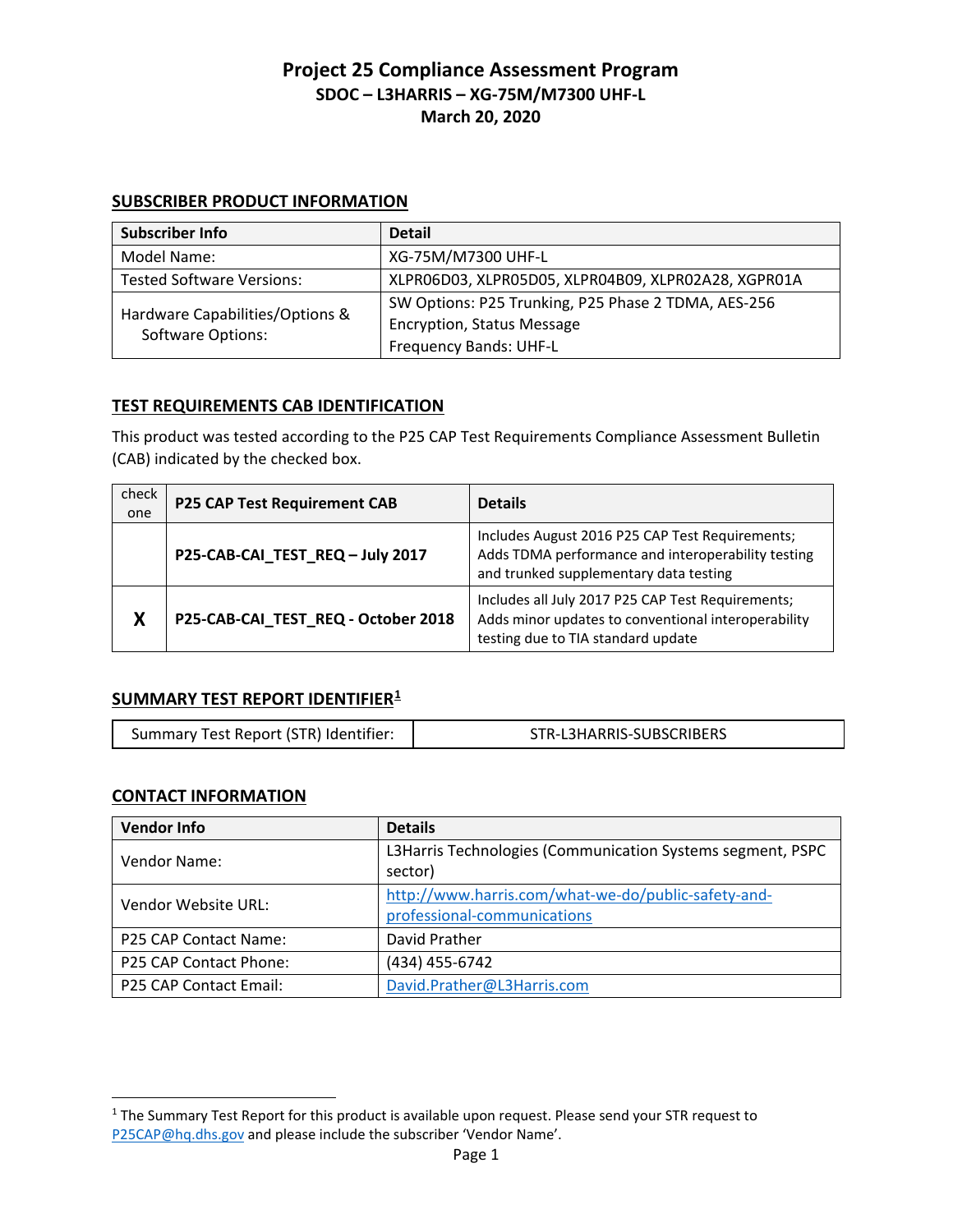### **ENCRYPTION STATEMENT**

This product complies with the P25 CAP Encryption Requirements CAB (P25-CAB-ENC\_REQ). The checked box indicates how the product was tested.

| $\mathbf{A}$ | Tested with the AES 256 encryption algorithm and shall be available with AES 256 encryption at a<br>minimum or without any encryption of any type. |
|--------------|----------------------------------------------------------------------------------------------------------------------------------------------------|
|              | Tested without the AES 256 encryption algorithm and shall only be available without any encryption<br>of any type.                                 |

### **CONVENTIONAL PERFORMANCE**

The Subscriber product has been tested for Conventional Performance. All requirements were passed except for those requirements identified below under Unsupported or Failed Requirements.

### P25 CAP Conventional Performance Testing Coverage

Receiver Tests: Reference Sensitivity, Faded Reference Sensitivity, Signal Delay Spread Capability, Adjacent Channel Rejection, Offset Adjacent Channel Rejection, Co-Channel Rejection, Spurious Response Rejection, Intermodulation Rejection, Signal Displacement Bandwidth, Late Entry Unsquelch Delay, and Receiver Throughput Delay.

Transmitter Tests: Unwanted Emissions (Adjacent Channel Power Ratio), Transmitter Power and Encoder Attack Time, Transmitter Throughput Delay, Frequency Deviation for C4FM, and Modulation Fidelity, Transient Frequency Behavior.

### Unsupported or Failed Requirements

1. None.

### **TRUNKING PERFORMANCE - FDMA**

The Subscriber product has been tested for Trunking Performance - FDMA. All requirements were passed except for those requirements identified below under Unsupported or Failed Requirements.

### P25 CAP FDMA Trunking Performance Testing Coverage

Receiver Tests: Reference Sensitivity, Faded Reference Sensitivity, Signal Delay Spread Capability, Adjacent Channel Rejection, Offset Adjacent Channel Rejection, Co-Channel Rejection, Spurious Response Rejection, Intermodulation Rejection, and Signal Displacement Bandwidth.

Transmitter Tests: Unwanted Emissions (Adjacent Channel Power Ratio), Power Attack time, Encoder Attack Time, Transmitter Throughput Delay, Frequency Deviation for C4FM, and Modulation Fidelity, Transient Frequency Behavior.

Trunked Tests: Trunking Control Channel Slot Times, Trunking Request Time, and Transmitter Time to Key on a Traffic Channel.

### Unsupported or Failed Requirements

1. 45ms slot times not supported.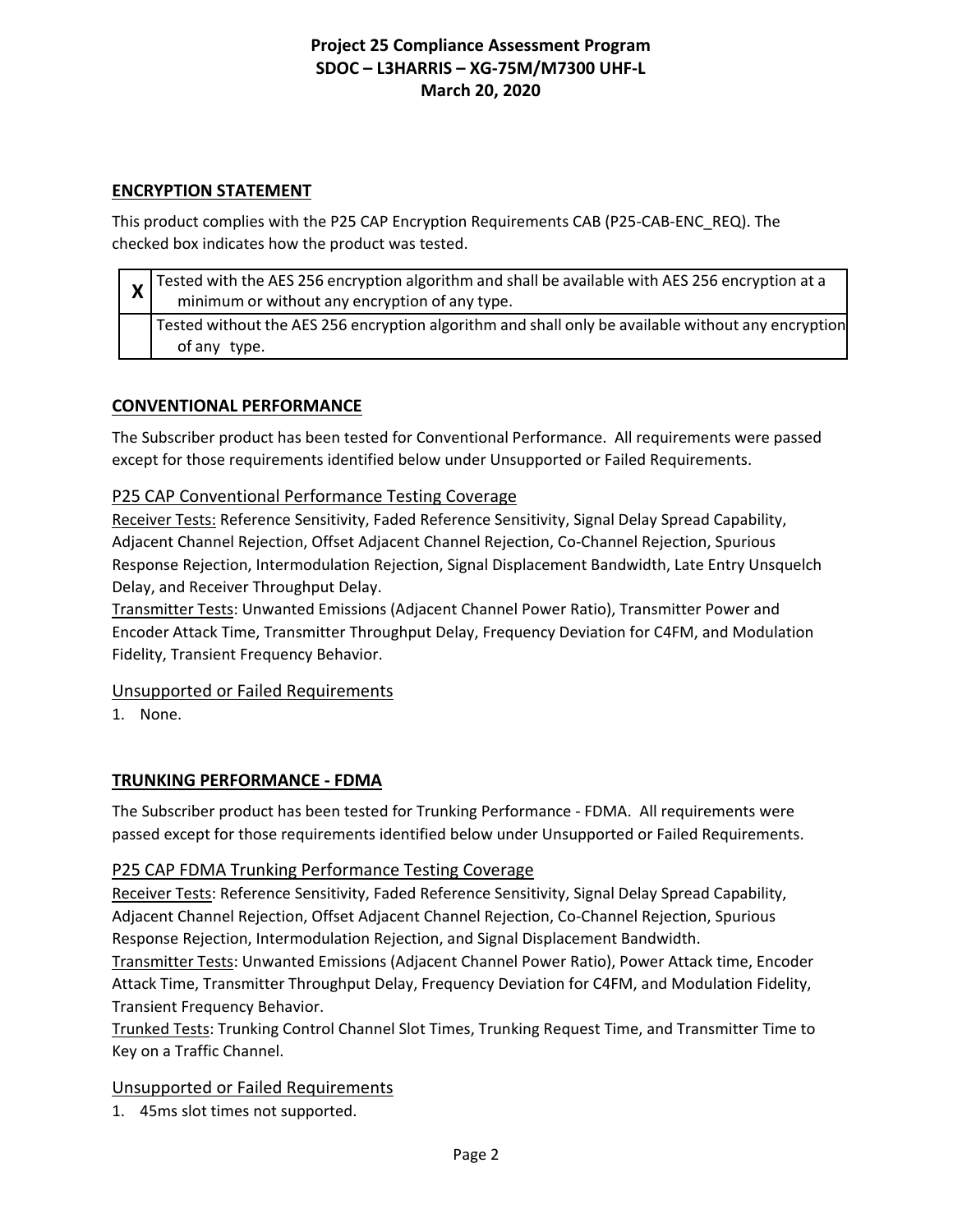#### **TRUNKING PERFORMANCE - TDMA**

The Subscriber product has been tested for Trunking Performance - TDMA. All requirements were passed except for those requirements identified below under Unsupported or Failed Requirements.

### P25 CAP TDMA Trunking Performance Testing Coverage

Receiver Tests: Reference Sensitivity, Faded Reference Sensitivity, Signal Delay Spread Capability, Adjacent Channel Rejection, Offset Adjacent Channel Rejection, Co-Channel Rejection, Spurious Response Rejection, Intermodulation Rejection, and Signal Displacement Bandwidth. Transmitter Tests: Unwanted Emissions (Adjacent Channel Power Ratio), Frequency Deviation for H-CPM, Modulation Fidelity, Symbol Rate Accuracy, H-CPM Logical Channel Power measurements, and H-CPM Channel Time Alignment.

#### Unsupported or Failed Requirements

1. None.

### **CONVENTIONAL DIRECT MODE INTEROPERABILITY**

The Subscriber product has been tested for Conventional Direct Mode Interoperability. All test cases were passed except for those test cases identified below under Unsupported or Failed Test Cases. Test cases that passed but require specific, sometimes optional, product capabilities are also identified below.

### P25 CAP Direct Mode Interoperability Testing Coverage

Network Access Code (NAC) Operation, Group Voice Call, Emergency Call, Unit-to-Unit Voice Call, Encryption, Call Alert, Radio Check, Message Update, Status Update, Status Query, and Radio Unit Monitor.

#### Unsupported or Failed Test Cases

1. Call Alert, Radio Check, Message Update, Status Update, Status Query, Radio Unit Monitor are unsupported

#### Optional Product Capabilities Required to Pass Test Cases

1. In order to pass the supported Encryption test case, a subscriber with the AES-256 Encryption capability is required.

### **CONVENTIONAL REPEAT MODE INTEROPERABILITY**

The Subscriber product has been tested for Conventional Repeat Mode Interoperability. All test cases were passed except for those test cases identified below under Unsupported or Failed Test Cases. Test cases that passed but require specific, sometimes optional, product capabilities are also identified below.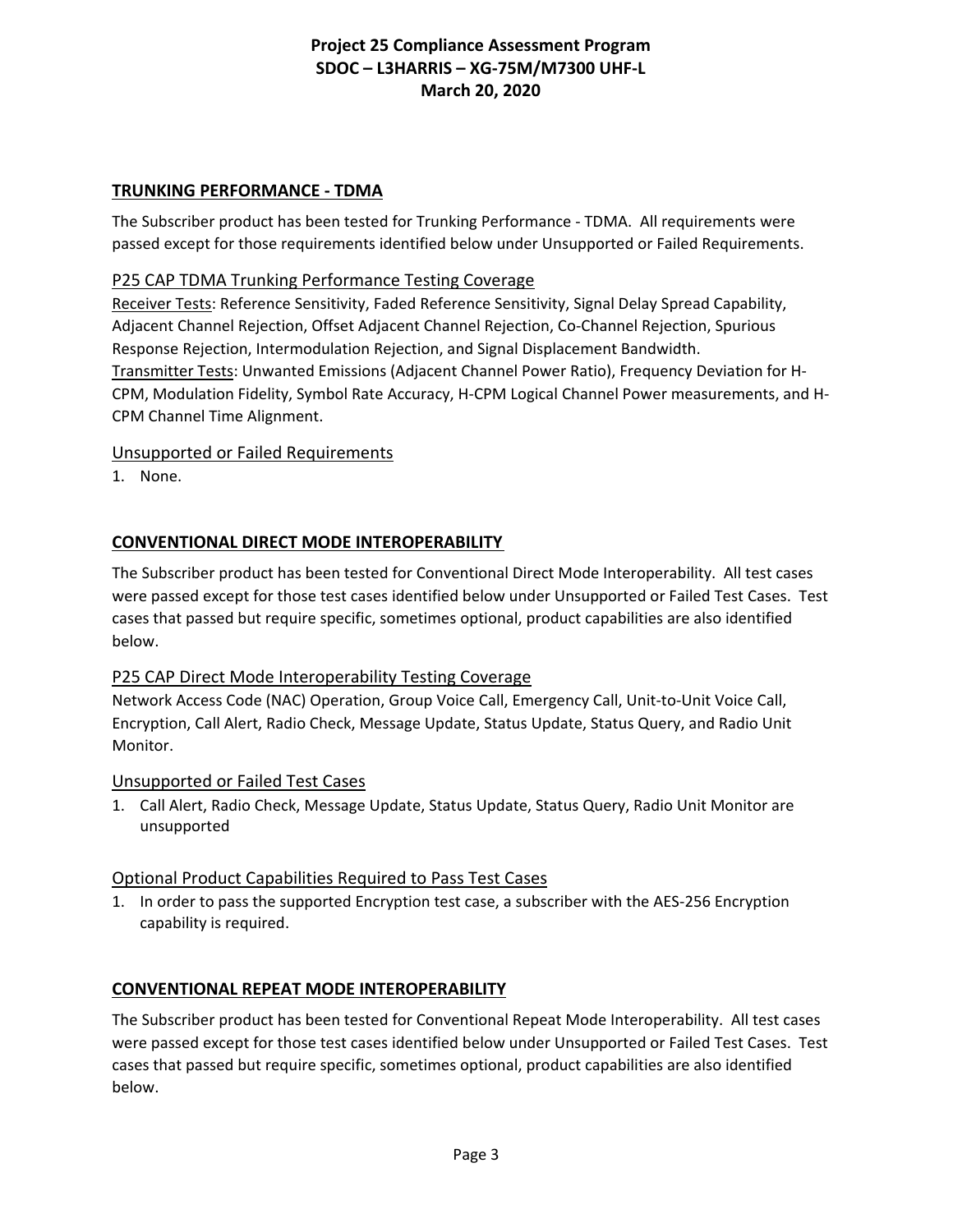### P25 CAP Repeat Mode Interoperability Testing Coverage

Network Access Code (NAC) Operation, Group Voice Call, Emergency Call, Unit-to-Unit Voice Call, Encryption, Call Alert, Radio Check, Message Update, Status Update, Status Query, and Radio Unit Monitor.

### Unsupported or Failed Test Cases

1. Call Alert, Radio Check, Short Message, Status Update, Status Query, Radio Unit Monitor are unsupported.

### Optional Product Capabilities Required to Pass Test Cases

1. In order to pass the supported Encryption test case, a subscriber with the AES-256 Encryption capability is required.

## **CONVENTIONAL REPEAT MODE with DISPATCH MONITORING CONSOLE INTEROPERABILITY**

The Subscriber product has been tested for Conventional Repeat Mode with Dispatch Monitoring Console Interoperability. All test cases were passed except for those test cases identified below under Unsupported or Failed Test Cases. Test cases that passed but require specific, sometimes optional, product capabilities are also identified below.

### P25 CAP Repeat Mode Interoperability Testing Coverage

Group Voice Call, Emergency Call, All Call, Unit-to-Unit Voice Call, Encryption, Emergency Alarm, Call Alert, Radio Check, Radio Unit Inhibit/Uninhibit, Message Update, Status Update, Status Query, and Radio Unit Monitor.

### Unsupported or Failed Test Cases

- 1. Call Alert, Radio Check, All Call, Radio Unit Inhibit/Uninhibit, Status Query, and Radio Unit Monitor are unsupported.
- 2. For Message Update only test case 3 (*SU 1 to DMC Message Update*) is supported while test cases 1, 2 and 4 are unsupported.
- 3. For Status Update only test case 1 is supported (*Status Update from SU 1 to DMC*) while test case 2 is unsupported.

### Optional Product Capabilities Required to Pass Test Cases

- 1. In order to pass the supported Encryption test case, a subscriber with the AES-256 Encryption capability is required.
- 2. In order to pass the supported Status Update and Message Update test cases, a subscriber with the P25 Data software option is required.

### **TRUNKED SUBSCRIBER UNIT INTEROPERABILITY – FDMA**

The Subscriber product has been tested for Trunked Interoperability - FDMA. All test cases were passed except for those test cases identified below under Unsupported or Failed Test Cases. Test cases that passed but require specific, sometimes optional, product capabilities are also identified below.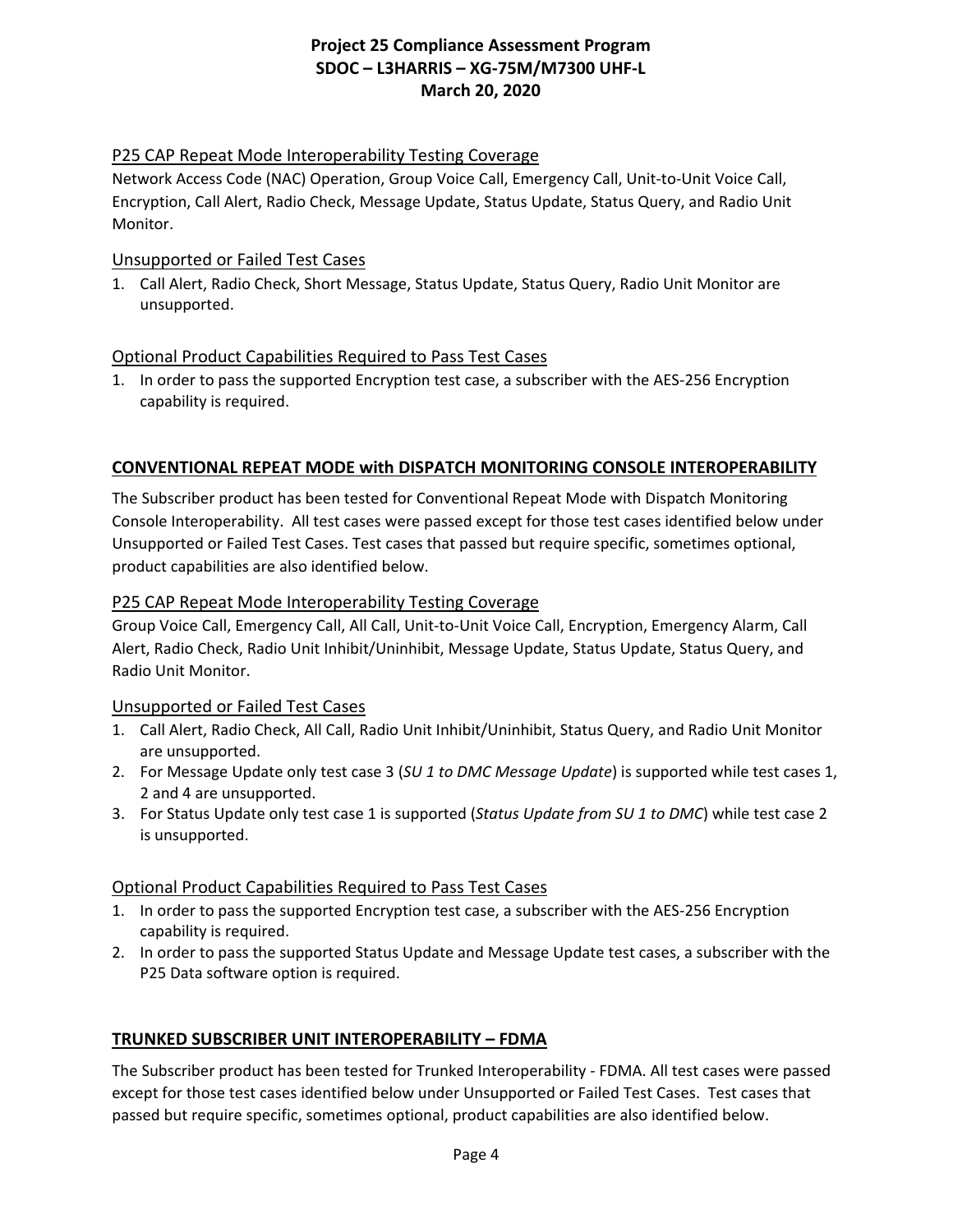### P25 CAP FDMA Trunked Interoperability Testing Coverage

Full Registration, Group Voice Call, Unit to Unit Voice Call, Broadcast Voice Call, Affiliation, Announcement Group Call, Emergency Alarm, Emergency Group Call, Encryption, Intra-Location Registration Area Roaming, Deregistration, System Call, Call Alert, Short Message, Status Query, Status Update, Radio Unit Monitoring, Radio Unit Disable/Re-Enable, and Radio Check.

### Unsupported or Failed Test Cases

- 1. Unit-to-unit call queued with target availability check traffic channel assignment before target availability check, and Status Query are not supported.
- 2. Test Cases not verified due to operational limitations of the base station or infrastructure equipment used for interoperability testing –

In Home Operational Mode: System Call In Inter-System Roaming Operational Mode: System Call In Inter-WACN Roaming Operational Mode: Unverified Registration, Unit to Unit Voice Call, System Call, Call Alert, Short Message, Status Update, Radio Unit Monitoring, Radio Unit

### Disable/Re-Enable, and Radio Check

### Optional Product Capabilities Required to Pass Test Cases

- 1. In order to pass the FDMA trunked test cases, a subscriber with the P25 Trunking capability is required.
- 2. In order to pass the Encryption test case, a subscriber with the AES-256 Encryption capability is required.
- 3. In order to pass the supported Status Update and Short Message test cases, a subscriber with the P25 Data software option is required.

### **TRUNKED SUBSCRIBER UNIT INTEROPERABILITY – TDMA**

The Subscriber product has been tested for Trunked Interoperability - TDMA. All test cases were passed except for those test cases identified below under Unsupported or Failed Test Cases. Test cases that passed but require specific, sometimes optional, product capabilities are also identified below.

### P25 CAP TDMA Trunked Interoperability Testing Coverage

Registration, Group Voice Call, Unit-to-Unit Voice Call, Broadcast Call, Announcement Group Call, Emergency Group Call, Encryption Group Call, System Call, Radio Unit Monitoring, and Transmitting Subscriber Forced Preemption.

### Unsupported or Failed Test Cases

- 1. Unit-to-unit call queued with target availability check traffic channel assignment before target availability check, and Transmitting Subscriber Forced Preemption test case 1: TDMA SU Forced Audio Preemption are not supported.
- 2. Test Cases not verified due to operational limitations of the base station or infrastructure equipment used for interoperability testing –

In Home Operational Mode: System Call

In Inter-System Roaming Operational Mode: System Call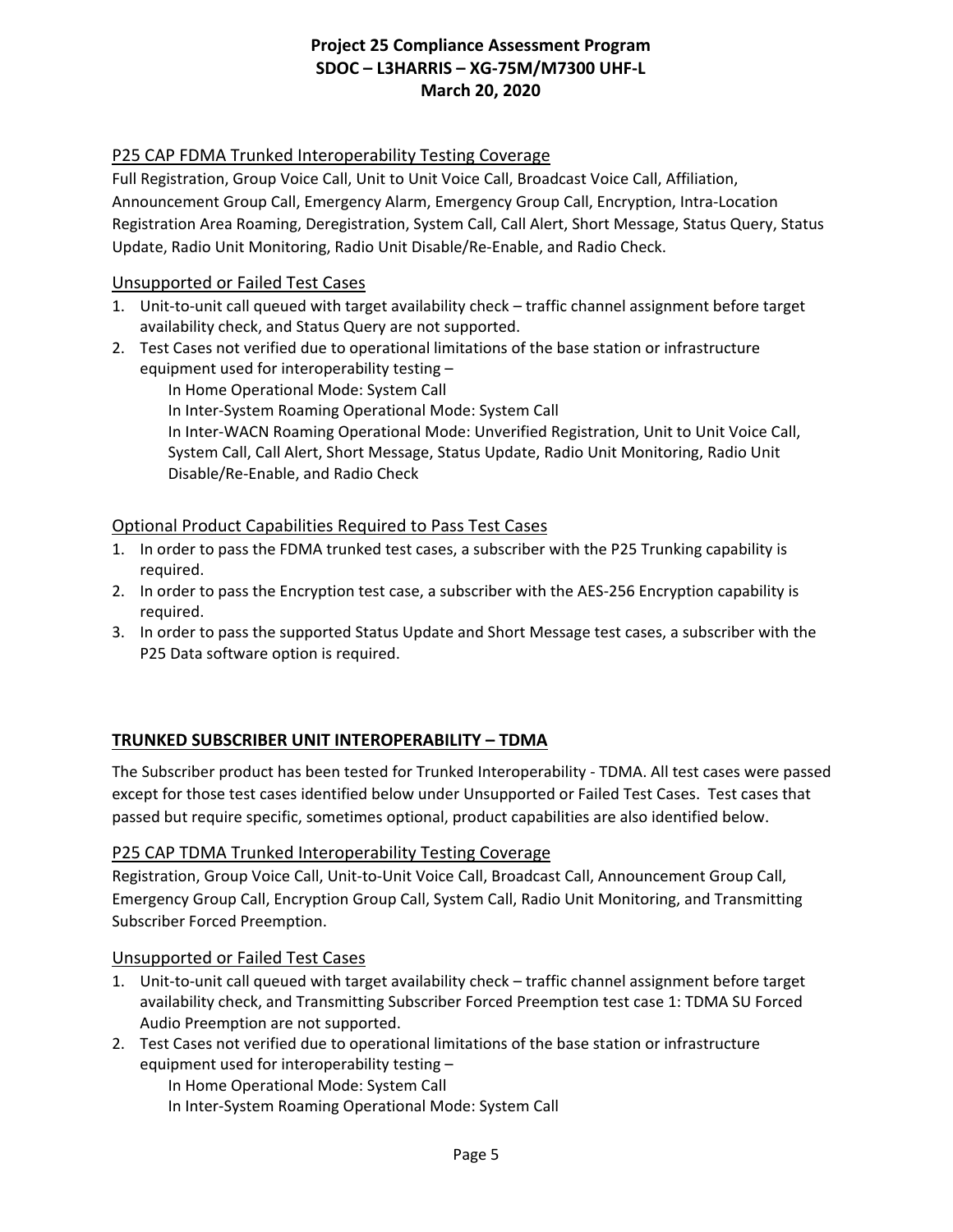In Inter-WACN Roaming Operational Mode: Unit-to-Unit Voice Call, System Call, and Radio Unit Monitoring

### Optional Product Capabilities Required to Pass Test Cases

- 1. In order to pass the TDMA trunked test cases, a subscriber with the P25 Trunking and P25 Phase 2 TDMA capability is required.
- 2. In order to pass the supported Encryption test case, a subscriber with the AES-256 Encryption capability is required.